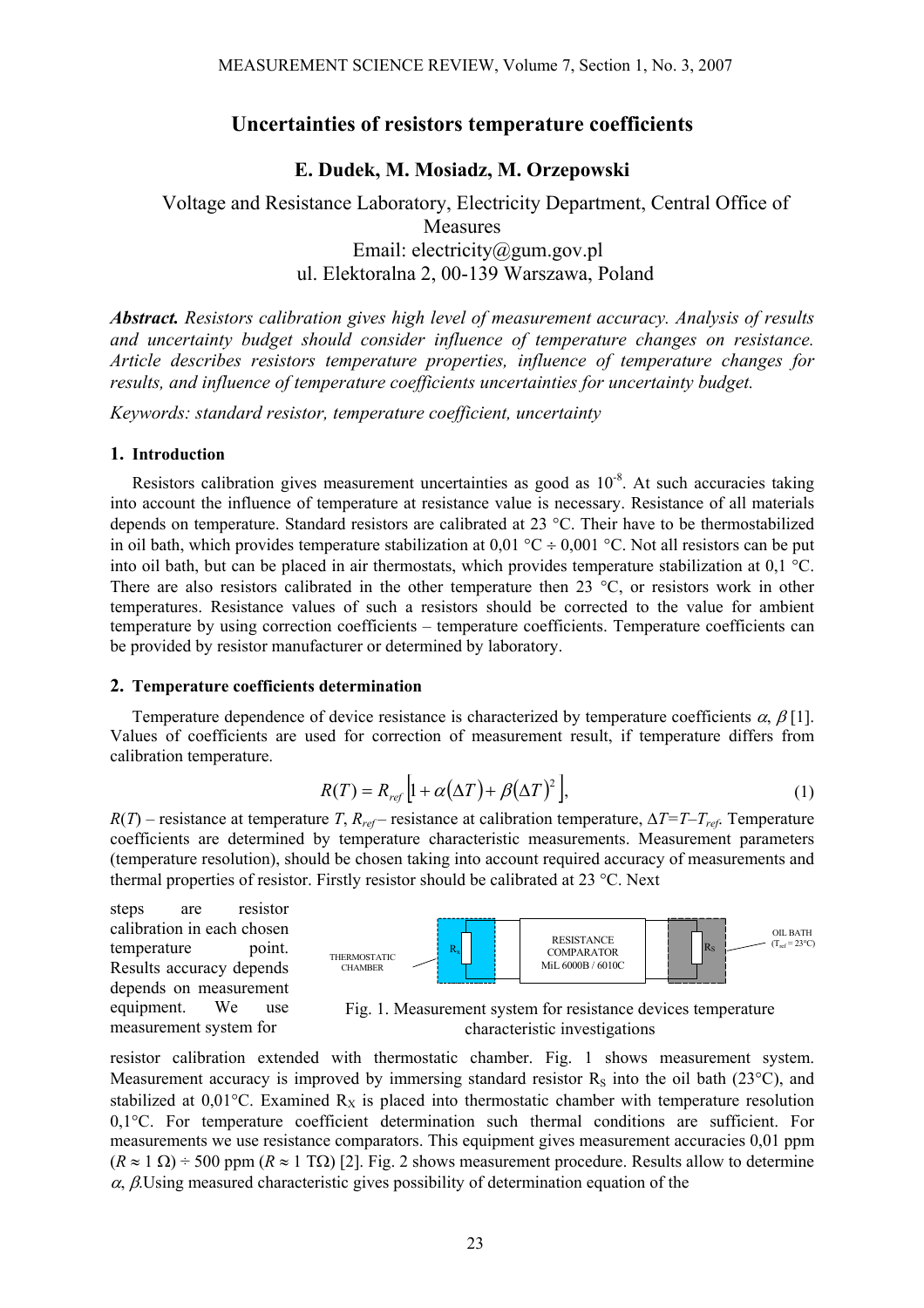approximation  $2<sup>nd</sup>$  order equation, which can be written as normalized (1)

$$
\frac{R(\Delta T)}{R(23)} - 1 = \alpha \cdot \Delta T + \beta \cdot (\Delta T)^{2}.
$$
 (2)

Normalized resistance  $r(\Delta T) = [R(\Delta T)/R(23)]$ -1 allows to simplify (2). Points  $(R(\Delta T)/R_{23} - 1$ ;  $\Delta T = T - 23$ ) is approximated by  $y(x) = ax^2 + bx + c$  curve. Numeric calculations can be done in any mathematical software with implemented approximation algorithms [3][4]. Using binomial regression method one can write system of equations(3), where  $N-$  number of measurement points, <sup>∆</sup>*T* – difference between temperature of measurement and reference temperature,  $\alpha$ ,  $\beta$  - 1<sup>st</sup> and 2<sup>nd</sup> order temperature coefficient  $\Omega/K$ ,  $\Omega/K^2$ ,  $\gamma$  - polynomial constant. System of equations (3) can be written as matrixes (4).



Fig. 2. Measurement procedure

$$
\begin{bmatrix}\nN\gamma + \alpha \sum_{n=1}^{N} \Delta T_n + \beta \sum_{n=1}^{N} \Delta T_n^2 = \sum_{n=1}^{N} r_n \\
\gamma \sum_{n=1}^{N} \Delta T_n + \alpha \sum_{n=1}^{N} \Delta T_n^2 + \beta \sum_{n=1}^{N} \Delta T_n^3 = \sum_{n=1}^{N} \Delta T_n r_n \quad . \\
\gamma \sum_{n=1}^{N} \Delta T_n^2 + \alpha \sum_{n=1}^{N} \Delta T_n^3 + \beta \sum_{n=1}^{N} \Delta T_n^4 = \sum_{n=1}^{N} \Delta T_n^2 r_n \\
T = \begin{bmatrix}\nN & \sum_{n=1}^{N} \Delta T_n & \sum_{n=1}^{N} \Delta T_n^2 \\
\sum_{n=1}^{N} \Delta T_n & \sum_{n=1}^{N} \Delta T_n^2 & \sum_{n=1}^{N} \Delta T_n^3 \\
\sum_{n=1}^{N-1} \Delta T_n^2 & \sum_{n=1}^{N} \Delta T_n^3 & \sum_{n=1}^{N} \Delta T_n^4\n\end{bmatrix}, C = \begin{bmatrix}\n\gamma \\
\beta \\
\alpha\n\end{bmatrix}, Y = \begin{bmatrix}\n\sum_{n=1}^{N} r_n \\
\sum_{n=1}^{N} \Delta T_n r_n \\
\sum_{n=1}^{N} \Delta T_n^2 r_n\n\end{bmatrix},
$$
\n(4)

where  $T$  – matrix of temperature differences (input data for regression),  $C$  – matrix of equation coefficients,  $Y$  – output data matrix. From (4) one can determine  $C$  matrix solving

$$
TC = Y \Rightarrow C = T^{-1}Y. \tag{5}
$$

#### **3. Type A uncertainty of temperature coefficients**

Type A measurement uncertainty is determined from statistical analysis of experimental results - in this case it is uncertainty of results approximation with the curve described by (2) equation. Type A uncertainty  $u<sub>v</sub>$  is connected with *Y* matrix elements, and can be written as

$$
u_{y} = \sqrt{\frac{1}{N-2} \sum_{i=1}^{N} (r_i - \gamma - \alpha \Delta T_i - \beta \Delta T_i)^2}
$$
 (6)

Approximation uncertainty come from matrix elements, whose factors are output data matrix elements connected with equation coefficient, which uncertainty is unknown. Uncertainties of  $\alpha$ ,  $\beta$  can be written as

$$
u_A(\alpha) = u_y \sqrt{\frac{N \sum_{n=1}^{N} \Delta T_n^4 - \left(\sum_{n=1}^{N} \Delta T_n^2\right)^2}{\det T}},
$$
\n(7a)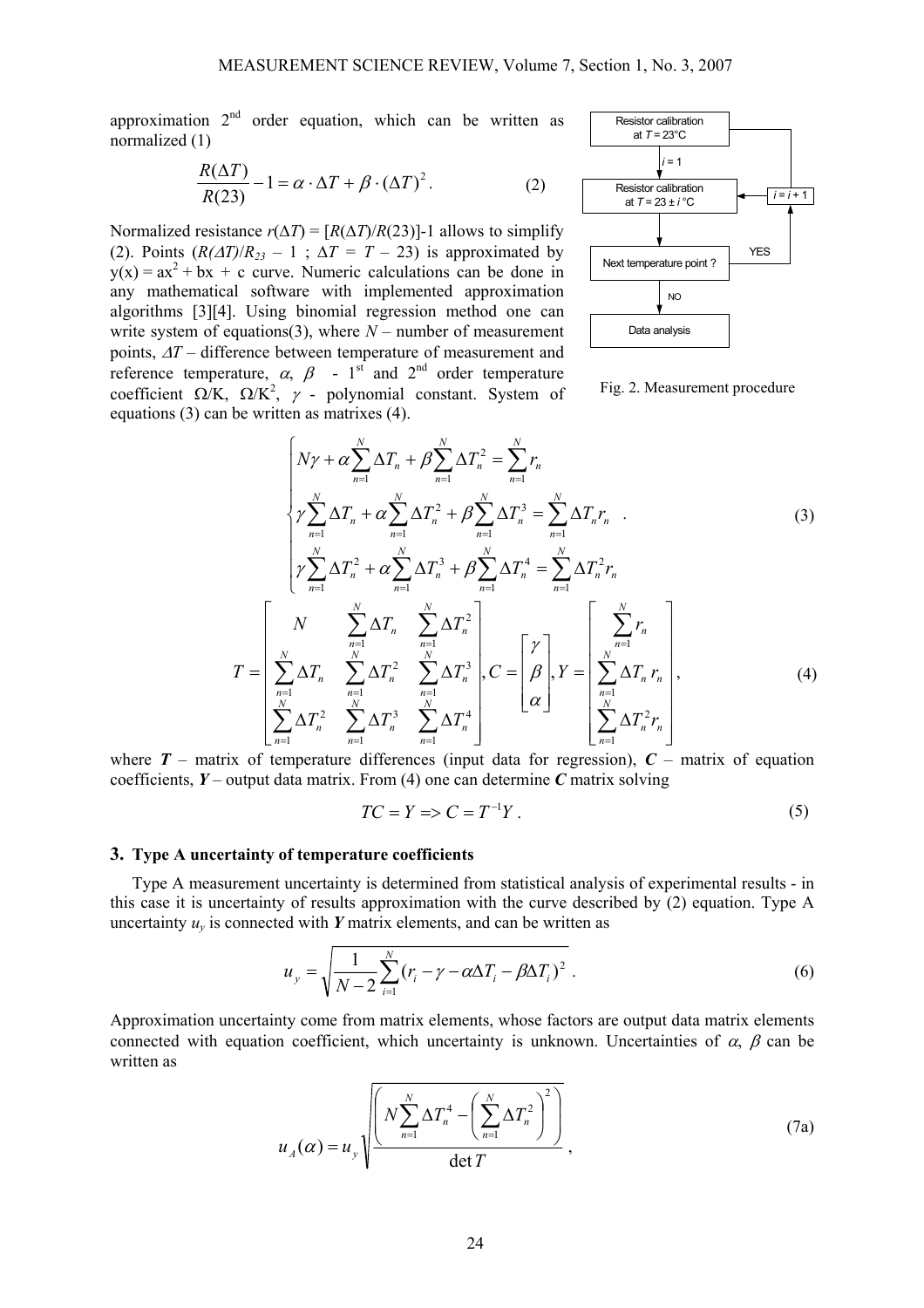$$
u_A(\beta) = u_y \sqrt{\frac{N \sum_{n=1}^{N} \Delta T_n^2 - \left(\sum_{n=1}^{N} \Delta T_n\right)^2}{\det T}}
$$
 (7b)

Using temperature coefficients as correction coefficients for resistor values suggests determination of uncertainties of these values. For the resistors below 1 kΩ these uncertainties are about 1-3% of coefficient value. For higher resistances uncertainties increases, but radius of curve also increases. Fig. 3.1 - 3.2 shows dependence of normalized resistance on temperature. For higher resistances type A uncertainty of  $\beta$  doesn't have any influence on the results. It's caused by flattening of the curve. It

suggest, that type A uncertainty of  $\beta$  coefficient should be used only for resistors with parabolic Table 1. temperature characteristic. Resistance dependence on temperature is an individual quantity of each resistor. Results of type A uncertainty calculations for 6 measurement points are show in table 1. Increasing of measurement point will results with improving approximation accuracy.



Type A uncertainties of temperature coefficients

| R Q             | $u_A(\alpha)$ 1/K | $u_A(\beta)$ 1/K |
|-----------------|-------------------|------------------|
| 100             | 7,89623E-09       | 1,84735E-09      |
| 10 <sup>6</sup> | 4,94877E-07       | 1,13894E-07      |



Fig. 3.2 Temperature characteristic for 100  $\Omega$  resistor

Fig. 3.2. Temperature characteristic of 1 M $\Omega$  resistor

## **4. Type B uncertainty of temperature coefficients**

Type B uncertainty comes from non-statistical measurement analysis. The main influence for its value has accuracy of temperature and resistance measurements. From (1) one can write

$$
\alpha = \frac{r - \beta \Delta T^2}{\Delta T},\tag{8a}
$$

$$
\beta = \frac{r - \alpha \Delta T}{\Delta T^2}.
$$
\n(8b)

Standard uncertainties of these coefficients can be written as follows

$$
u_{SB}(\alpha) = \sqrt{\left(\frac{d\alpha}{d\Delta T}\right)^2 u^2 (\Delta T) + \left(\frac{d\alpha}{dr}\right)^2 u^2(r)},
$$
\n(9a)

$$
u_{SB}(\beta) = \sqrt{\left(\frac{d\beta}{d\Delta T}\right)^2 u^2 (\Delta T) + \left(\frac{d\beta}{dr}\right)^2 u^2(r)}.
$$
\n(9b)

Uncertainty of normalized resistance is the uncertainty of  $R(\Delta T)/R(T=23)$ :

$$
u_{\text{Rrel}} = \frac{u_{\text{R}(\Delta T)}}{R(\Delta T)},\tag{10}
$$

and overall type B relative uncertainty can be written in form of sum